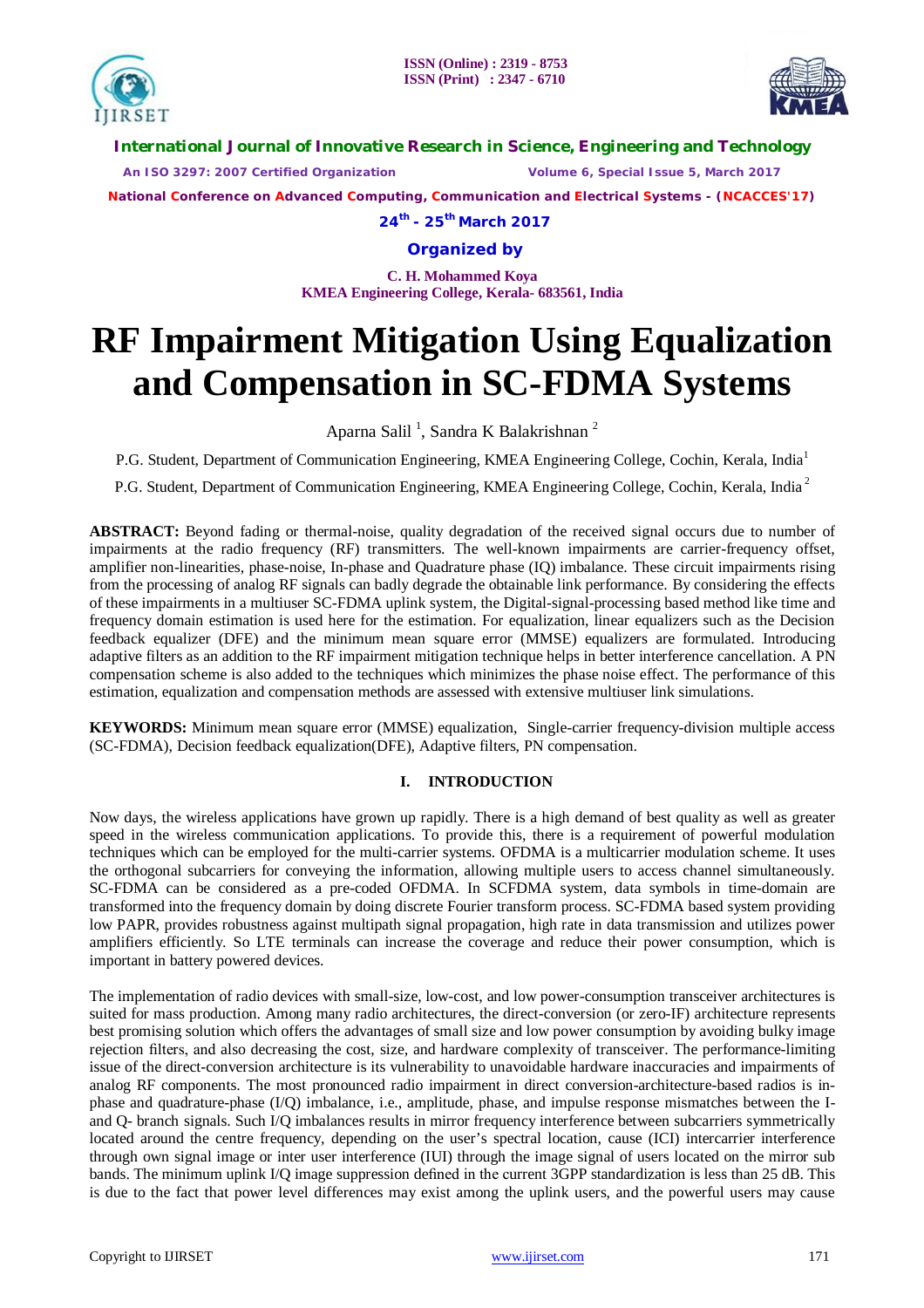strong interference to the weak users. Therefore, extra enhancement at the base station (BS) receiver side is a good option to improve the link and system performance. While the direct-conversion radios are vulnerable to I/Q imbalance, OFDM based systems are sensitive to frequency synchronization errors, called carrier frequency offset (CFO). The CFO arises due to the misalignment between the transmitter and receiver RF oscillators or mobility of users which destroys orthogonality between subcarriers. For the uplink scenario, each user experience different CFOs, which leads to (ICI) inter carrier interference as well as (IUI) inter user interference. It is to be noted that the 3GPP LTE standardization dictates fairly tight synchronization of the mobile terminal's local oscillators (LOs) to the base station (BS) LO, and the specified maximum transmitter LO error is only ±0.1 ppm of carrier frequency. Phase noise (PN) is one of the major radio-frequency front-end impairments which results from imperfections and inaccuracies of the crystal oscillator's fabrication process. Several techniques have been proposed to estimate and compensate for PN in orthogonal-frequency-division multiplexing (OFDM) systems.

In paper [1] Adnan Kiayani, Lauri Anttila, et.al analyzed the effects of these radio impairments in a multiuser SC-FDMA uplink system and present digital-signal-processing based methods for the joint estimation and equalization of impairments and channel distortions on the receiver side with an arbitrary number of receiver antennas. For the equalization, linear equalizers such as the zero-forcing (ZF) and the minimum mean square error (MMSE) equalizers that utilize pairs of mirror subcarriers are formulated, and the MMSE equalizer is developed. The paper [2] presented by Ediz Cetin, Izzet Kale provides an overview of the sources and effects of the RF impairments limiting and rendering the performance of the future wireless communication transceivers costly as well as hindering their widespread use in commercial products. In [3] the authors investigated the frequency domain channel estimation for multiple-input multiple-output (MIMO) single carrier frequency-division multiple-access (SC-FDMA) systems. Improvement in channel estimation in OFDM system using time domain channel estimation techniques for time correlated Rayleigh fading channel model (Dent channel model) is made in the paper [4]. In the paper [5]authors Chao Zhang, Zhaocheng Wang et.al proposed a frequency domain decision feedback equalizer suitable for multi-user SC-FDMA systems. The paper [6] investigates on the development and implementation of adaptive noise cancellation (ANC) algorithm.

Paper is organized as follows. Section II describes RF impairment estimation and equalization process with MMSE and DFE, along with adaptive filtering and PN compensation. Section III presents experimental results showing results of performance of the equalizers and PN compensation. Finally, Section IV presents conclusion.

#### **II.RELATED WORK**

The presence of the radio impairments can complicate the task of channel estimation, where the overall effective channel with transmitter and receiver impairments added to the signal must be estimated and then equalized inorder to recover the transmitted data. Channel estimation is done in both frequency and time domain.

In frequency domain, Least Square Error (LSE) channel estimation is performed. It has less complexity since it do not require any information about the channel, but it has degraded performance. Performance is improved by using MMSE channel estimation. For increasing the performance even further with less complexity, channel estimation is also performed in the time domain. Here, frequency domain estimated channel by LSE estimation is converted to time domain by using (IDFT) Inverse Discrete Fourier Transform. we design a novel frequency domain decision feedback equalizer suitable for multi-user SC-FDMA systems. Based on the MMSE criterion, the forward and feedback filter coefficients are derived theoretically. The parameters for ideal feedback and actual case with decision errors are considered respectively.

For the filtering the minimum mean-squared error (MMSE) criterion is considered. For the case of incomplete knowledge of the statistics of the interferers, a simple modified MMSE approach is evaluated, where these interferers are modelled as additive white Gaussian noise (AWGN).An adaptive filter is also introduced to the system that can adjust its coefficients to give the best match to a given desired signal. When an adaptive filter operates in a changeable environment, the filter coefficients can adapt in response to changes in the applied input signals. In adaptive noise cancellation, an adaptive filter is used to determine the relationship between the noise reference signal x(n) and the component of this noise that is contained in the measured signal(desired)  $d(n)$ . After subtracting out this component adaptively the error signal  $e(n)$  gives the signal of interest. Hence adaptive noise cancellation is a method of estimating signals corrupted by additive noise or interference. PN compensation scheme is also added to the sytem inorder to mitigate phase noise effects.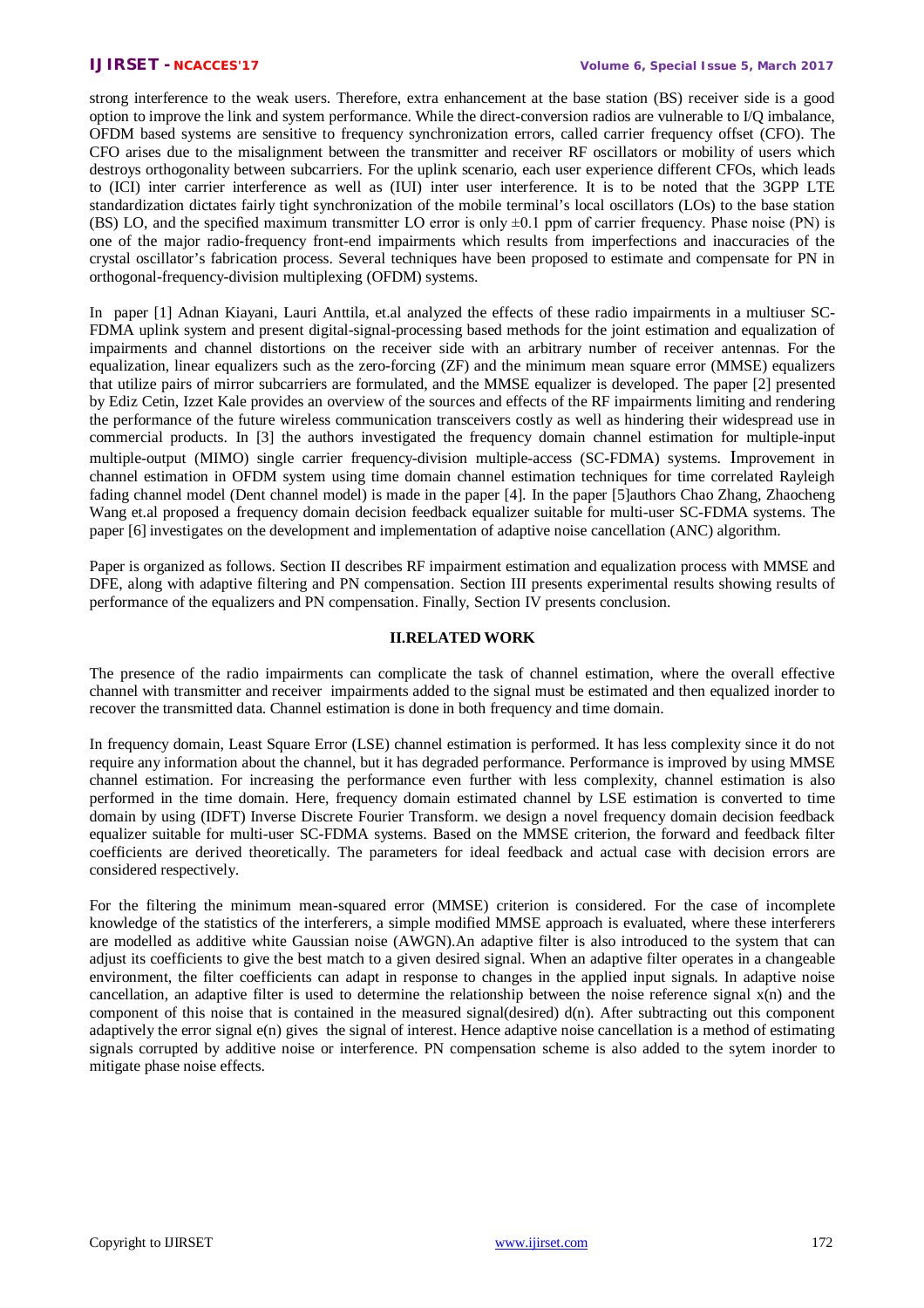#### **III.EXPERIMENTAL RESULTS**

Figure 1 shows Comparison of BER performance of with and without decision feedback equalizer and MMSE equalization technique. It is clear from the first figure that DFE equalizer technique shows better performance than the MMSE.



Fig.1 Equalizer Bit Error Rate (BER) performance

Figure 2 shows Comparison of BER performance of decision feedback equalizer and MMSE equalization before and after PN compensation. It is clear from the second figure that DFE equalizer with PN compensation shows better performance than the MMSE. From the figures 1 and 2, it is observed that DFE equalizer shows better performance than MMSE. Figure 3 shows performance of symbol error rate (SER) Vs signal to interference noise ratio (SINR) of the system without DFE equalizer, with DFE equalizer and DFE equalizer along with PN compensation. It is clear from the figure that, the system with PN compensation after DFE equalizer gives better signal strength with lower SER.



Fig.2 Equalizer Bit Error Rate (BER) performance with PN compensation